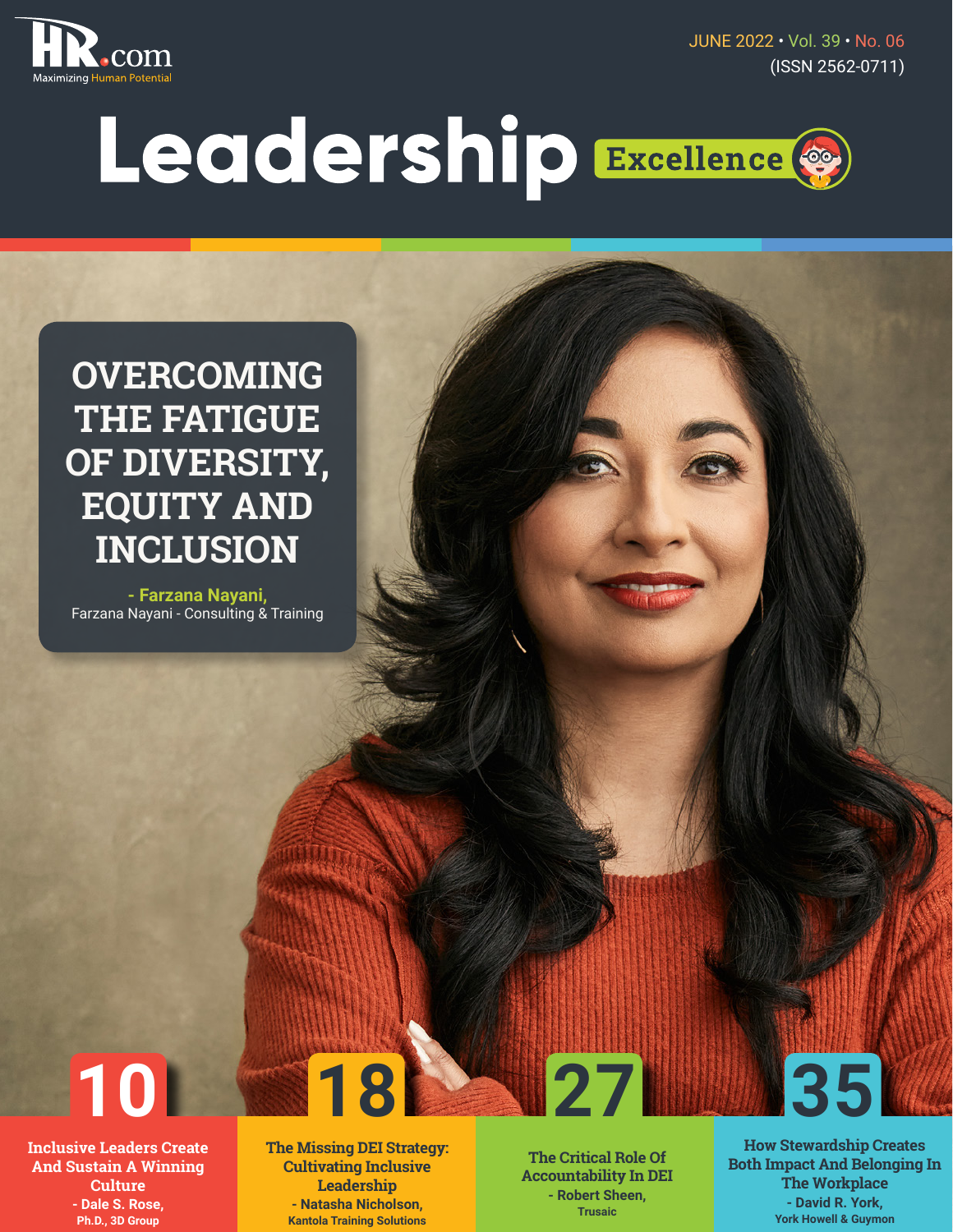## **Evaluating Leadership Potential: Shifting Standards For Women And Men**

### **Three overall recommendations for decision-makers**

#### **By Stefanie Mockler, Ph.D and Melissa Vazquez-Hornik, Ph.D., Vantage**

Despite making up half of the workforce, compared to men, women continue to be underrepresented in higher-level leadership roles, particularly within corporate contexts. Recent estimates suggest that women occupy approximately 50% of entry-level roles, 30% of senior manager/direct roles, and only 20% of roles at the SVP and above ([McKinsey & Co, 2021](https://www.mckinsey.com/featured-insights/diversity-and-inclusion/women-in-the-workplace)). While various barriers contribute to this gender gap in leadership ranks, research suggests that when women break "social norms" by taking on traditionally masculine characteristics (e.g., dominance, assertiveness), they are perceived as having less potential for advancement into higher-level positions [\(Cuddy, Fiske, & Glick, 2004; Heilman, 2001](https://www.google.com/url?sa=D&q=https://spssi.onlinelibrary.wiley.com/doi/abs/10.1111/0022-4537.00234%3Fcasa_token%3DsXteCsrJHgMAAAAA%253AUshN2C9P_vnUvRU74GZGyYLdTp5OrbDvmWhcZJqbYscwEM3bfbMYObx2v5hJTC-eC3F82UWsZ5sL209C&ust=1654179480000000&usg=AOvVaw1kvsO91XSYRImmxBSRXM7l&hl=en&source=gmail)).

While there are various factors that contribute to this lack of representation, we recently explored how organizational decision-makers' evaluations of potential (i.e., hiring managers, HR, leadership assessors) contributes to women's likelihood to even be considered for leadership roles.

For instance, in the leadership assessment industry, external consultants work closely with HR, hiring managers, and other talent professionals to evaluate



a candidate's fit for a role, as well as their capability of advancing beyond that level in the future (often referred to as an evaluation of their leadership potential). Research suggests that, generally, higher potential leaders tend to exhibit greater levels of assertiveness, independence, self-awareness, optimism, and flexibility versus those who may be 'well-placed' at a given level.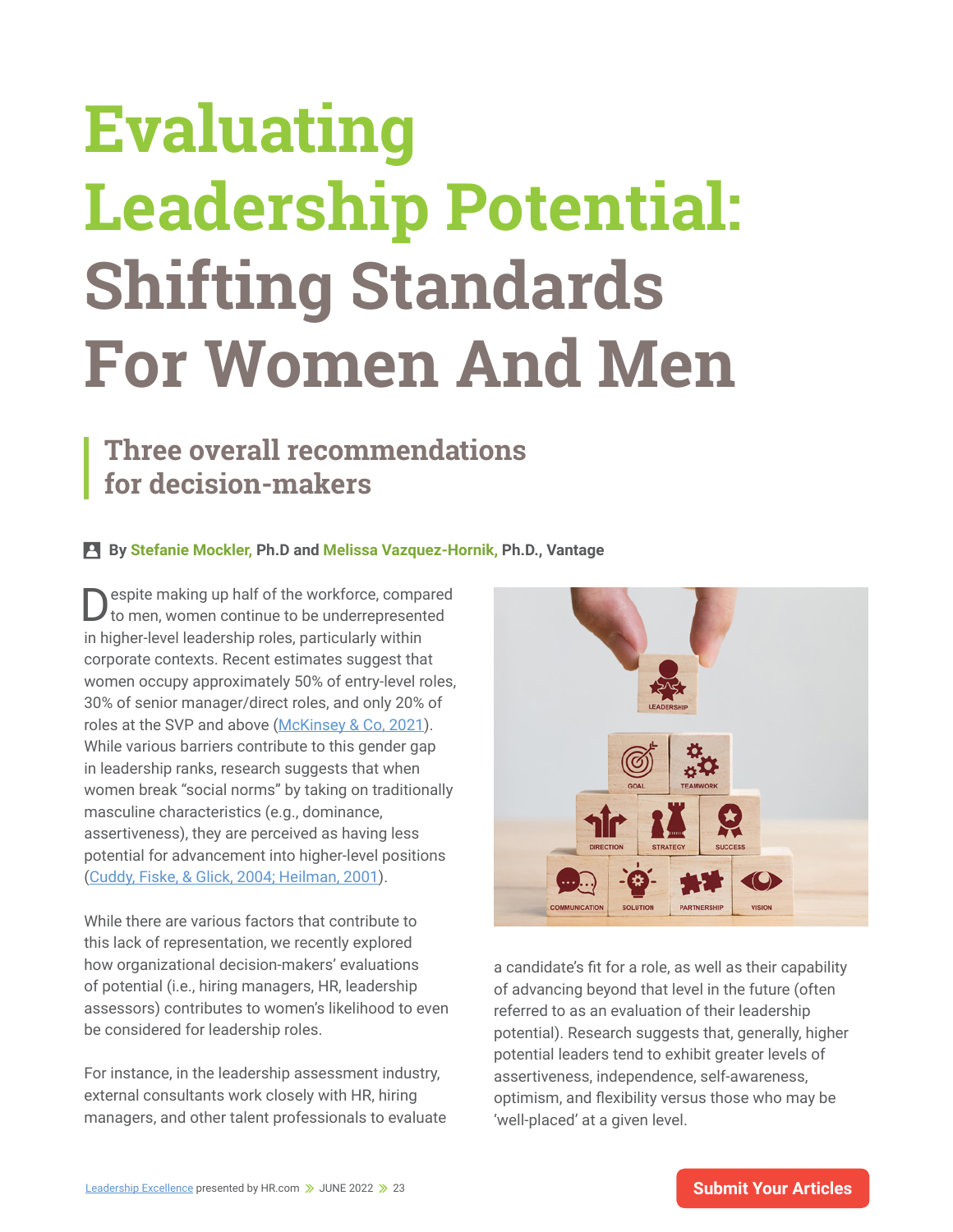To better understand differences in evaluations of potential to advance within the organization for women and men, we explored our research and assessment database which includes data from hundreds of leadership assessments across industries.

We posed three core questions:

- **●** Do notable differences exist in the profiles of women evaluated as higher potential compared to women evaluated as lower potential?
- **●** Do notable differences exist in the profiles of women evaluated as higher potential compared to men evaluated as higher potential?
- **●** And, if differences exist, what are the implications for helping organizations (and their leaders) support women in actualizing potential?

#### **Our analyses led us to several interesting insights.**

Compared to women seen as having average or lower potential, women noted as having higher potential endorsed themselves as more likely to:

- **●** Demonstrate assertiveness in their leadership
- **●** Closely monitor the progress of activities
- **●** Provide direct and constructive feedback

And, less likely to challenge authority and push against the status quo.

Compared to men seen as having higher potential, women with higher potential are more likely to:

- **●** Look for more opportunities to be in charge
- **●** Lead with deep technical knowledge
- **●** Provide ongoing feedback to guide performance
- **●** Communicate openly and socialize proactively
- **●** Engage others in dialogue and discussion
- **●** Attune to the needs of their audience
- **●** Focus on execution and achieving results

These insights, combined with our knowledge of what helps to minimize bias in evaluations of performance and potential lead us to three overall recommendations for decision-makers who are responsible for evaluating performance, as well as making hiring and promotion decisions.

#### **1. Value and support women who are willing to 'shake things up' and challenge the status quo!**

Over time, particularly in organizational contexts, women have and continue to receive backlash for what are deemed 'assertive' or 'dominance' behaviors, such as direct communication, engaging in tough conflict, and being more focused on results than people. These behaviors are viewed as more masculine, and while rewarded for men, are often detractors for women.

This organizational reality has created cultures where women may not feel comfortable directly voicing their opinions, raising concerns, and challenging the status quo – and for good reason, as these behaviors may lead to a backlash.

In our analyses, women who were deemed to have higher potential were more likely to demonstrate assertiveness in their leadership, closely monitor the progress of activities, and provide direct and constructive feedback compared to women with lower potential scores. However, these women were also less likely to challenge authority. Thus, it seems women can lead assertively and maintain their high potential status; however, the direction of their assertiveness matters. In other words, it can be directed down and across, but not 'up'.

Supporting this, research has shown that women tend [to refrain from engaging in organizational politics](https://hbr.org/2017/12/3-simple-ways-for-women-to-rethink-office-politics-and-wield-more-influence-at-work), as they've likely learned (through observation, direct experience, and advice from managers) that doing so may undermine their success.

We suspect this results in ideas, innovations, and valuable feedback leaving "left on the table" as women may feel the need to dilute their perspectives to operate in organizational contexts.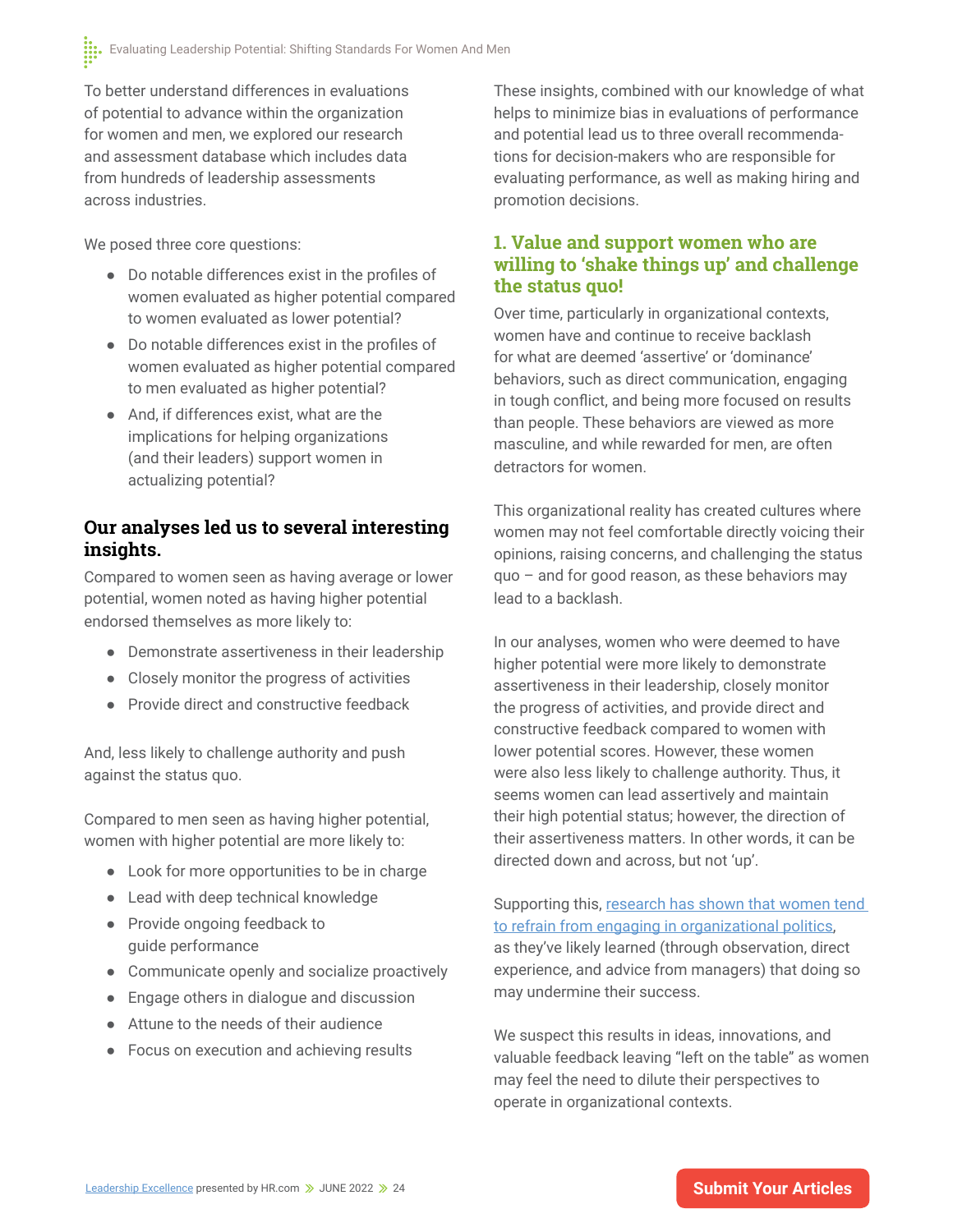

Moving forward, we encourage decision-makers and leaders to embrace and encourage women who are willing to challenge authority, push past the status quo, and come up with new ways to drive results and evolve our businesses. To do this, organizations must [create psychologically safe environments](https://hbr.org/2021/06/4-steps-to-boost-psychological-safety-at-your-workplace) that promote interpersonal risk-taking.

Ask yourself, does your organization encourage women, especially high potentials, to speak up and voice perspectives? If not, where can changes be made?

#### **2. In the hiring and promotion process, use structured interviews, leverage crosscalibration with a panel of interviewers & ensure decisions are based on factors directly relevant to the job/role in question and are objective**

When making decisions regarding who to hire and promote into leadership roles, it is important to understand what is "mission-critical" for the role. This involves centering on job-relevant characteristics

and sifting through possible "noise" in the process to confirm talent decisions are dampening biases and stereotypes from emerging. We encourage leaders to ask themselves and each other:

- **●** "What is most critical for this role in the first 3, 6, and 9 months?"
- **●** "What are the most important characteristics that will support success in this position moving forward?"
- **●** "What is happening within the business that will influence this person's success now and into the future? What does that mean about what attributes this person needs to display and master?"

Further, ensuring multiple evaluators engage in the process can help mitigate potential biases, create space for challenging others' perceptions of "effective leadership behavior," and lead to a more well-rounded assessment of a leader's capabilities and potential. We should critique harmful practices that do not align with evidence-based decision-making and celebrate those that do.